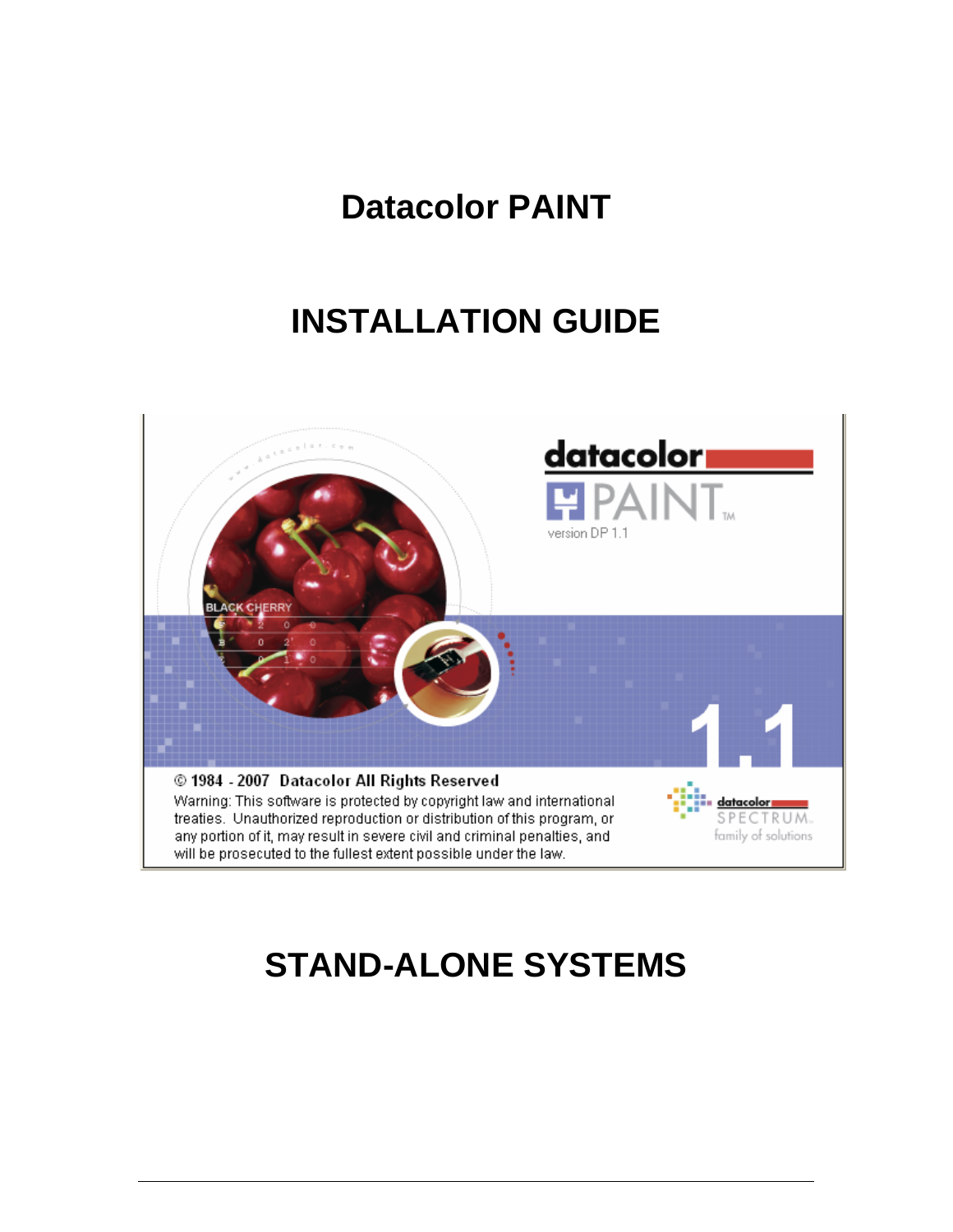## datacolor

**Because Color Matters** 

#### **Datacolor PAINT Installation Guide Stand-Alone Systems**

(Part No. MF 59.1 December, 2007)

All efforts have been made to ensure the accuracy of the information presented in this format. However, should any errors be detected, Datacolor appreciates your efforts to notify us of these oversights.

Changes are periodically made to this information and are incorporated into forthcoming versions. Datacolor reserves the right to make improvements and/or changes in the product(s) and/or program(s) described in this material at any time.

© 2007 Datacolor. Datacolor, SPECTRUM and other Datacolor product trademarks are the property of Datacolor.

Microsoft and Windows are either registered trademarks of Microsoft Corporation in the United States and/or other countries.

To obtain information on local agents, contact either of the offices listed below, or visit our website at www.datacolor.com.

#### **Support Questions?**

If you need help with a Datacolor product, please contact one of our top-rated technical support teams located around the world for your convenience. You can find contact information below for the Datacolor office in your area.

#### **Americas**

+1.609.895.7465 +1.800.982.6496 (toll-free) +1.609.895.7404 (fax) NSASupport@datacolor.com

#### **Europe**

+41.44.835.3740 +41.44.835.3749 (fax) **EMASupport@datacolor.com**

#### **Asia Pacific**

+852.2420.8606 +852.2420.8320 (fax) ASPSupport@datacolor.com

Or Contact Your Local Representative

Datacolor has representatives in over 60 countries. For a complete list, visit **www.datacolor.com/locations**.

Manufactured by Datacolor 5 Princess Road Lawrenceville, NJ 08648 1.609.924.2189 **Committed to Excellence. Dedicated to Quality. Certified to ISO 9001 in Manufacturing Centers Worldwide**.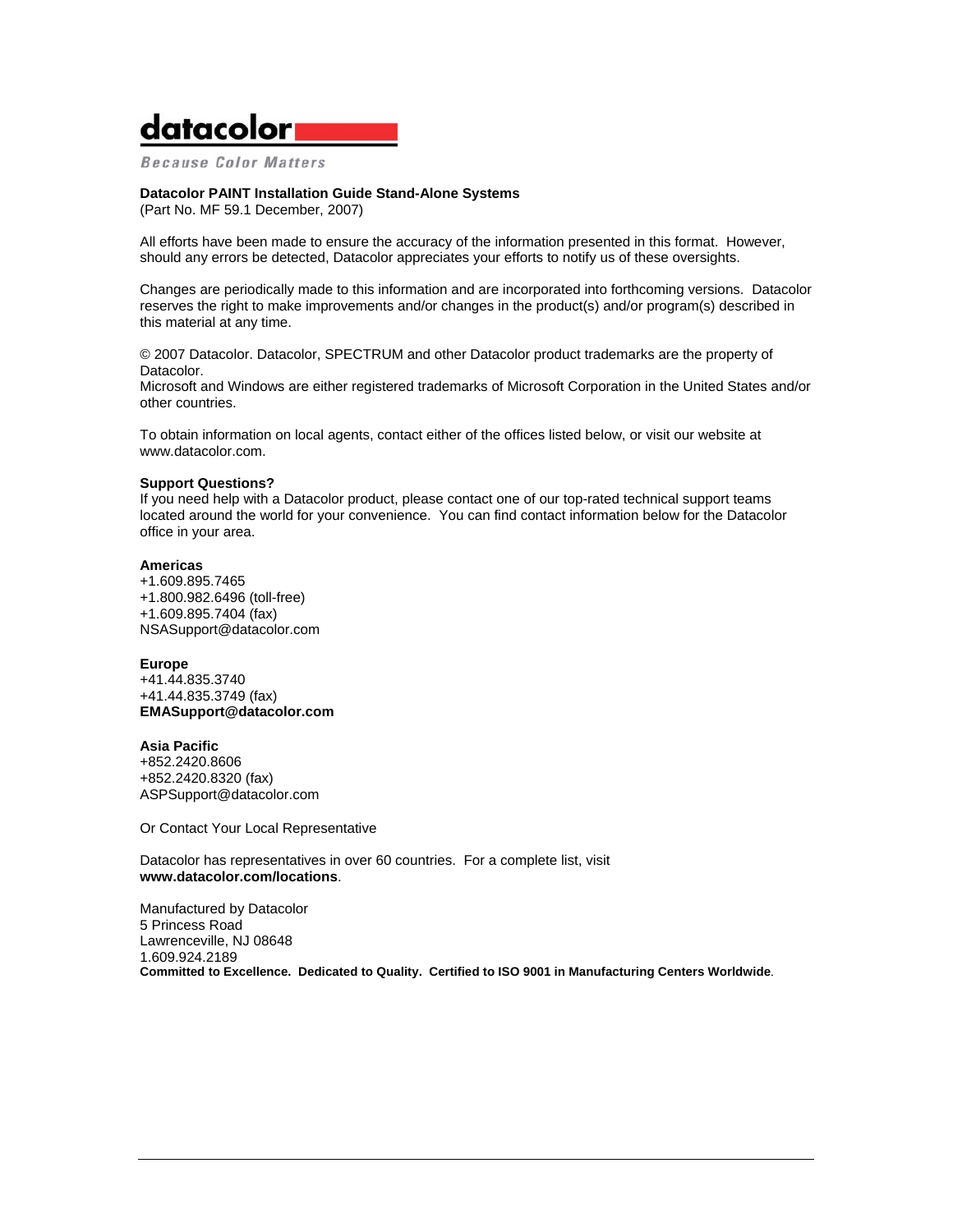# **CONTENTS**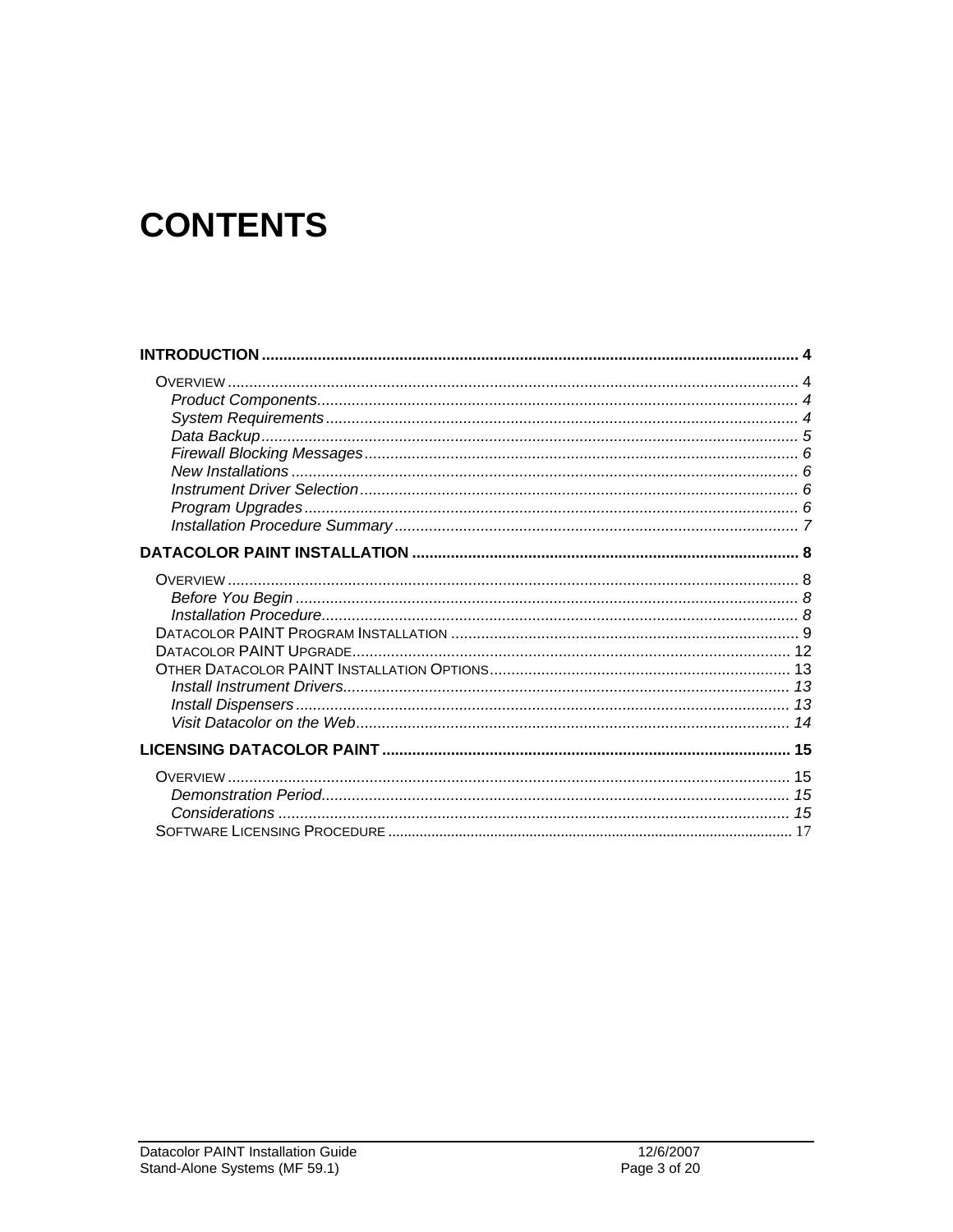# **Introduction**

## **Overview**

Datacolor PAINT is an in-store custom color matching program. It formulates matches to new colors, and can retrieve formulas from a formula book or from a competitor's fandeck. Datacolor PAINT includes a correction feature that provides suggestions for correcting a mistint, and an option that allows you to store and retrieve customer formulas.

Datacolor PAINT can be installed on a dedicated, stand-alone computer system, or on a terminal server that is shared by several users.

This installation guide covers the following procedures:

- Installing Datacolor PAINT on a new, stand-alone system.
- Validating the software license for Datacolor PAINT
- Upgrading an existing stand-alone system from Datacolor Paintmaker to Datacolor PAINT

## **Notes for New Installations**

If you have purchased your computer from Datacolor, the installation and licensing is completed at the factory.

If you purchased your own computer, you must use these instructions to install and license the software on your computer.

#### **Product Components**

Datacolor PAINT consists of the following components:

- **Datacolor PAINT CD**
- **Software License Number**. This is found on a label on the back of the Datacolor PAINT CD. You will need this to complete the licensing procedure.

#### **System Requirements**

The system requirements shown below are the minimum configuration to ensure effective operation of the Datacolor PAINT.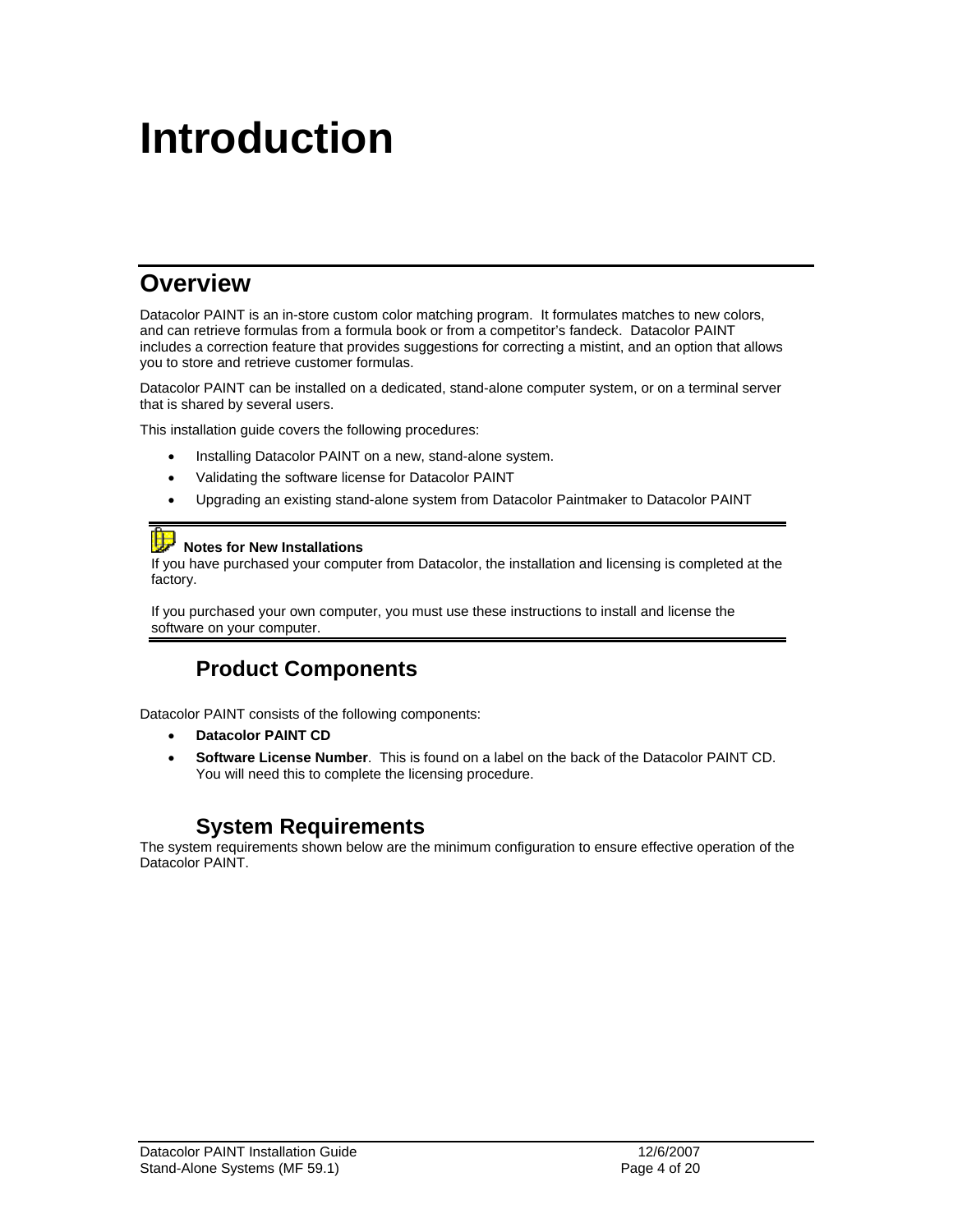| <b>Component</b>           | Minimum*                        | Recommended                     |
|----------------------------|---------------------------------|---------------------------------|
| <b>Processor</b>           | Pentium III 300 MHz             | Pentium IV 1.9 GHz              |
| <b>Memory</b>              | 128 MB                          | 1 GB                            |
| <b>Hard Drive Capacity</b> | $10$ GB                         | 40 GB                           |
| <b>Video Resolution</b>    | 800x600 16-bit                  | 1024 x 768 True Color           |
| <b>Video Memory</b>        | 64 MB                           | 128 MB                          |
| <b>CD/DVD Drive</b>        | CD Reader                       | CD Writer                       |
| <b>Diskette Drive</b>      |                                 | 1.44 MB                         |
| <b>Available Ports**</b>   | 1 RS-232<br>1 USB<br>1 Parallel | 2 RS-232<br>6 USB<br>1 Parallel |
| <b>Operating System</b>    | Windows® 98 SE                  | Windows® XP Home<br>or Pro      |

\* The minimum requirements may limit performance and the operation of some features.

\*\* The number of ports needed depends on the number of peripheral devices on the system.

When selecting hardware and operating system features to support Datacolor PAINT, the following requirements may need to be considered:

- Datacolor PAINT is supplied on a standard 650MB capacity compact disc (CD).
- Datacolor spectrophotometers can be connected to either an RS-232 port or a universal serial bus (USB) port.
- Instrument calibration data may be distributed on 1.44MB diskettes. The presence of this diskette drive will provide maximum operational flexibility.
- Accurate on-screen color display requires a true-color video card, and the performance of monitor calibration at regular intervals. The Datacolor SPYDER2 monitor calibration device requires a connection to a USB port.
- Printer port requirements (parallel or USB) depend on the specific printer selected.
- For non-networked systems, a CD or DVD writer is recommended for use as a system backup.
- Faster processors and hard drives, and larger memory capacity will significantly enhance performance.

#### **Data Backup**

If you are currently using Datacolor Paintmaker or Datacolor PAINT, you should back up the data before performing any type of upgrade or file conversion. The following files should be included in the backup procedure:

| <b>Database</b>         | <b>File</b><br><b>Extension</b> | <b>Description</b>                                                                                                                                                                                                                                                                    |
|-------------------------|---------------------------------|---------------------------------------------------------------------------------------------------------------------------------------------------------------------------------------------------------------------------------------------------------------------------------------|
| Formulation             | .mdbfdt<br>*                    | This database contains data that define a product line. It includes<br>information about the systems, brands and colors contained in the<br>product lines, along with ingredient and formula information.<br>These files should each be copied to a new name before they are<br>used. |
| <b>Illuminants</b>      | *.mdbill                        | Contains data that define the sources of illumination for use in color<br>matching.                                                                                                                                                                                                   |
| Customer<br>Information | *.mdb                           | Contains all of the customer information that you have stored.                                                                                                                                                                                                                        |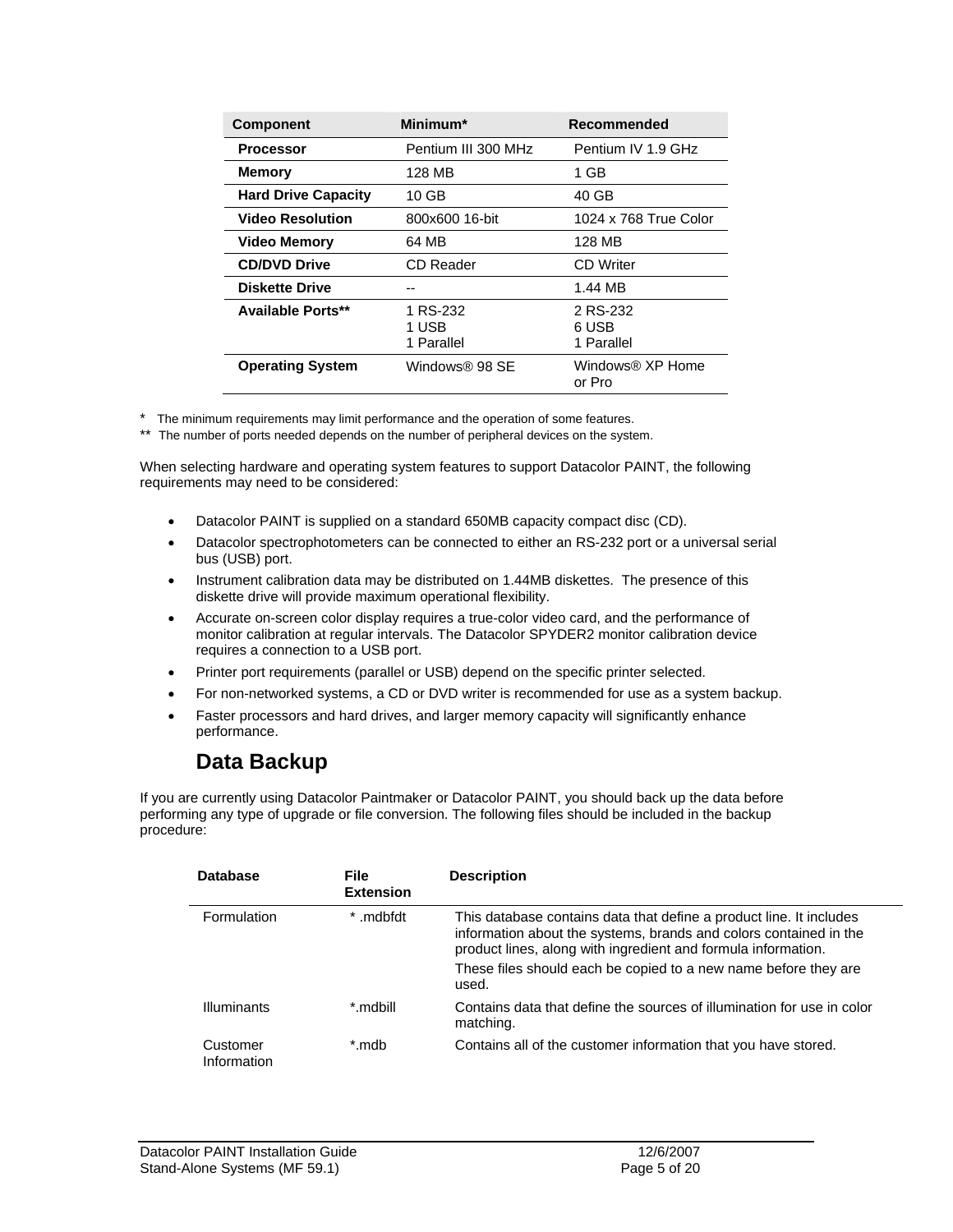## **Firewall Blocking Messages**

If you have installed a firewall on the system, you may see the dialog box below during the installation:



− When this happens, you must click **Unblock** to continue the installation.

### **New Installations**

Datacolor PAINT can be installed on a dedicated, stand-alone system, or on a terminal server. This guide covers the instructions required to install or upgrade Datacolor PAINT on a stand-alone system.

#### **Instrument Driver Selection**

Two instrument drivers are provided with Datacolor PAINT. The program automatically installs the Datacolor PAINT native driver. *See also Datacolor PAINT User's Guide for a discussion of the driver choices, and instructions for changing the driver used.* 

#### **Program Upgrades**

If you are currently running Datacolor Paintmaker, Datacolor considers this an *upgrade* to Datacolor PAINT. This upgrade simply updates the Datacolor program. Below are some tips to keep in mind if you are upgrading from Datacolor Paintmaker to Datacolor PAINT v.1.x:

- Upgrading a stand-alone system from Datacolor Paintmaker to Datacolor PAINT uses the same procedure as that used to install a new system.
- If you are upgrading from Datacolor Paintmaker to Datacolor PAINT on a dedicated, standalone computer, you can continue using the hardware security key. In this situation you do not have to perform the software license validation.
- If you are upgrading from Paintmaker to Datacolor PAINT, and want to switch to the Datacolor SPECTRUM instrument driver, you must install the SPECTRUM driver separately. *See also Datacolor PAINT User's Guide, Appendix for a discussion of instrument driver choices, and instructions to switch from the Paintmaker native driver to the Datacolor SPECTRUM instrument driver.*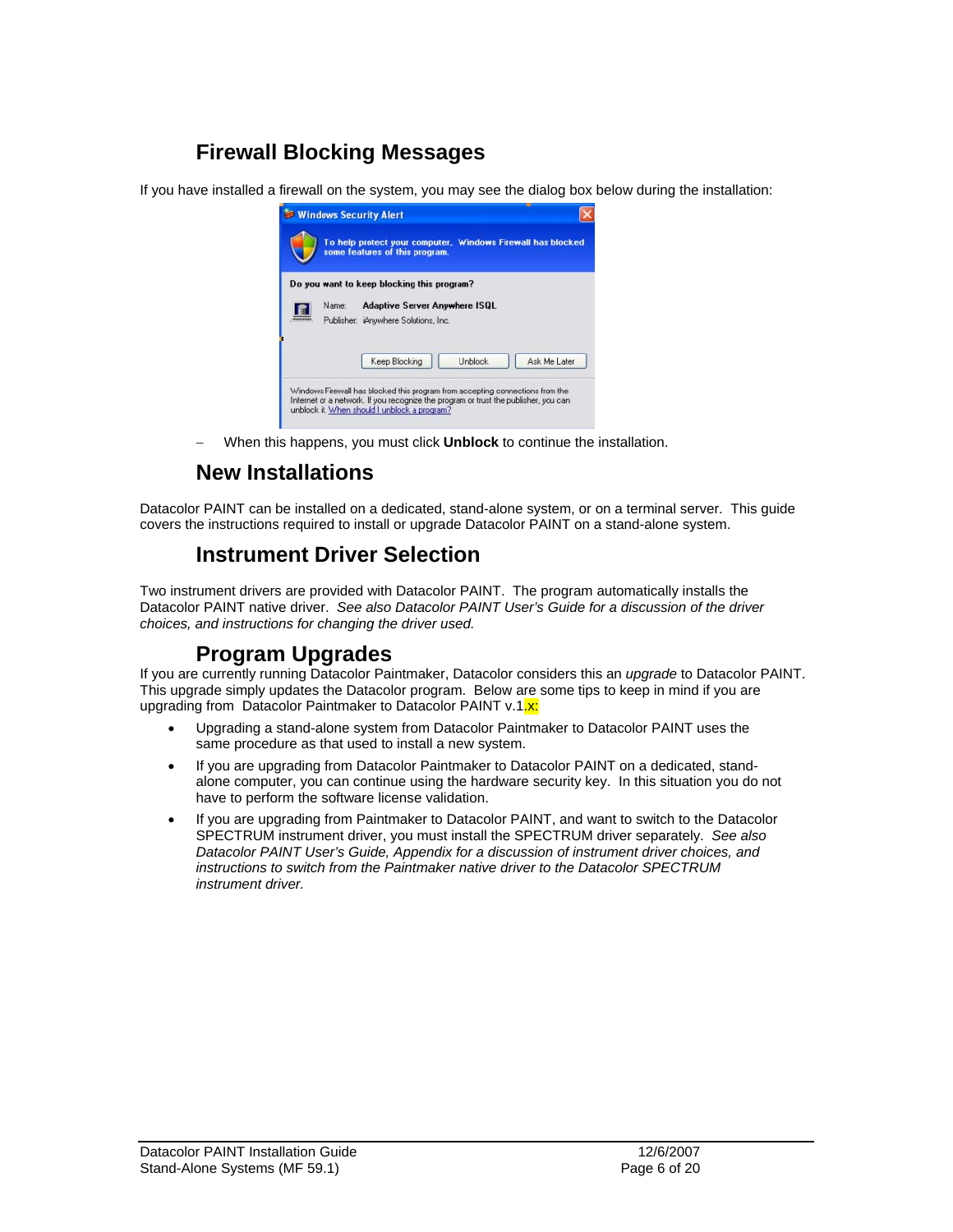#### **Installation Procedure Summary**

Below is a summary of the installation steps for both new installations and upgrades. Screen-by-screen instructions are provided in the section **Installing Datacolor PAINT.**

#### **New Installations**

- 1. Insert the Datacolor Paint installation CD, **accept** the user agreement, and make the appropriate language selection.
- 2. You will be prompted to select the type of install you wish (*Typical*, or *Custom*). Select **Typical**, and click **Next**. You will be prompted to restart your PC.
- 3. You will be prompted to select a dispenser type. Make the selection, and click **Next**.
- 4. When the installation is completed, you will be prompted to restart your PC. **Restart** the system, and when the PAINT installation menu displays, **exit** and remove the Datacolor Paint CD.
- 5. Insert the manufacturer update CD, and follow the prompts to install.

#### **Upgrades to Datacolor Paint**

- 1. Insert the Datacolor Paint installation CD, **accept** the user agreement, and make the appropriate language selection.
- 2. Once Datacolor Paint software has completed the installation, click **Finish**, and remove the Datacolor Paint software installation CD.
- 3. Insert the manufacturer data/update CD. Follow the prompts to install.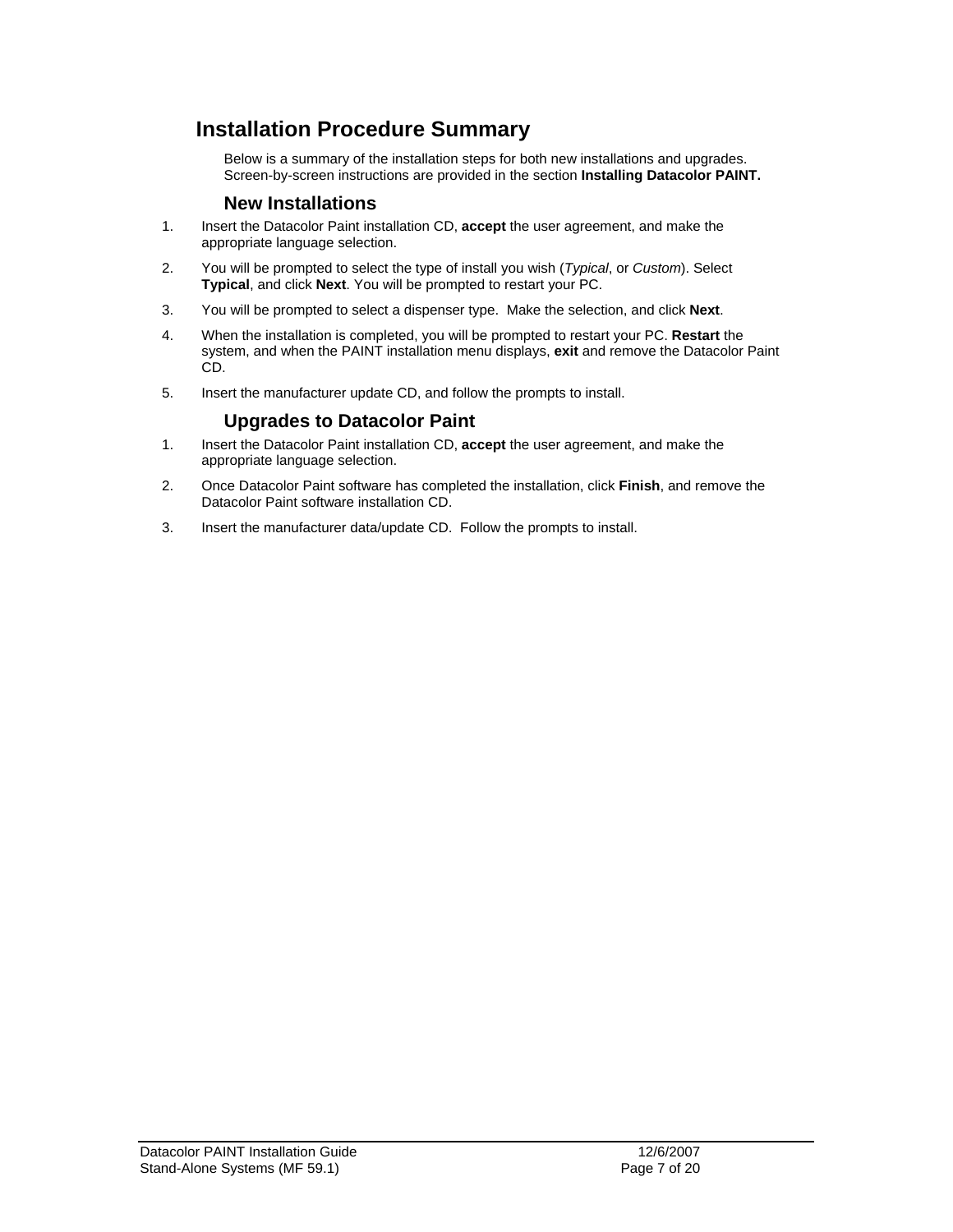# **Datacolor PAINT Installation**

## **Overview**

You may be installing the Datacolor PAINT program for the first time, or you may be upgrading from an existing version of Datacolor Paintmaker. This section provides screen-by-screen instructions to install the program. The program installation is the same for both new installations and for upgrades. Please follow these instructions EXACTLY, to insure successful installation of Datacolor PAINT.

#### **Before You Begin**

- A Windows operating system should be properly installed on your computer.
- You must have Windows Administrator rights to install this software.
- Close all other programs that are running.
- Have the program CDs readily available. This includes the Datacolor PAINT CD, and the instrument calibration data disk. The calibration data is provided on both a diskette and a CD, and are shipped in the instrument tile box.
- Backup any existing Paintmaker databases that you are currently using. *See also Datacolor PAINT Upgrade in this guide for a list of the files that need to be protected.*



The installation routine asks you to restart the computer several times. Be sure to restart your computer whenever prompted.

This guide provides instructions for installing, licensing and updating Datacolor PAINT on a stand-alone system. See also *Datacolor PAINT Terminal Server Installation Instructions* for a detailed explanation of the installation procedure for terminal servers.

#### **Installation Procedure**

To install the program on a stand-alone system you must complete the following steps:

- Install PAINT program
- License PAINT software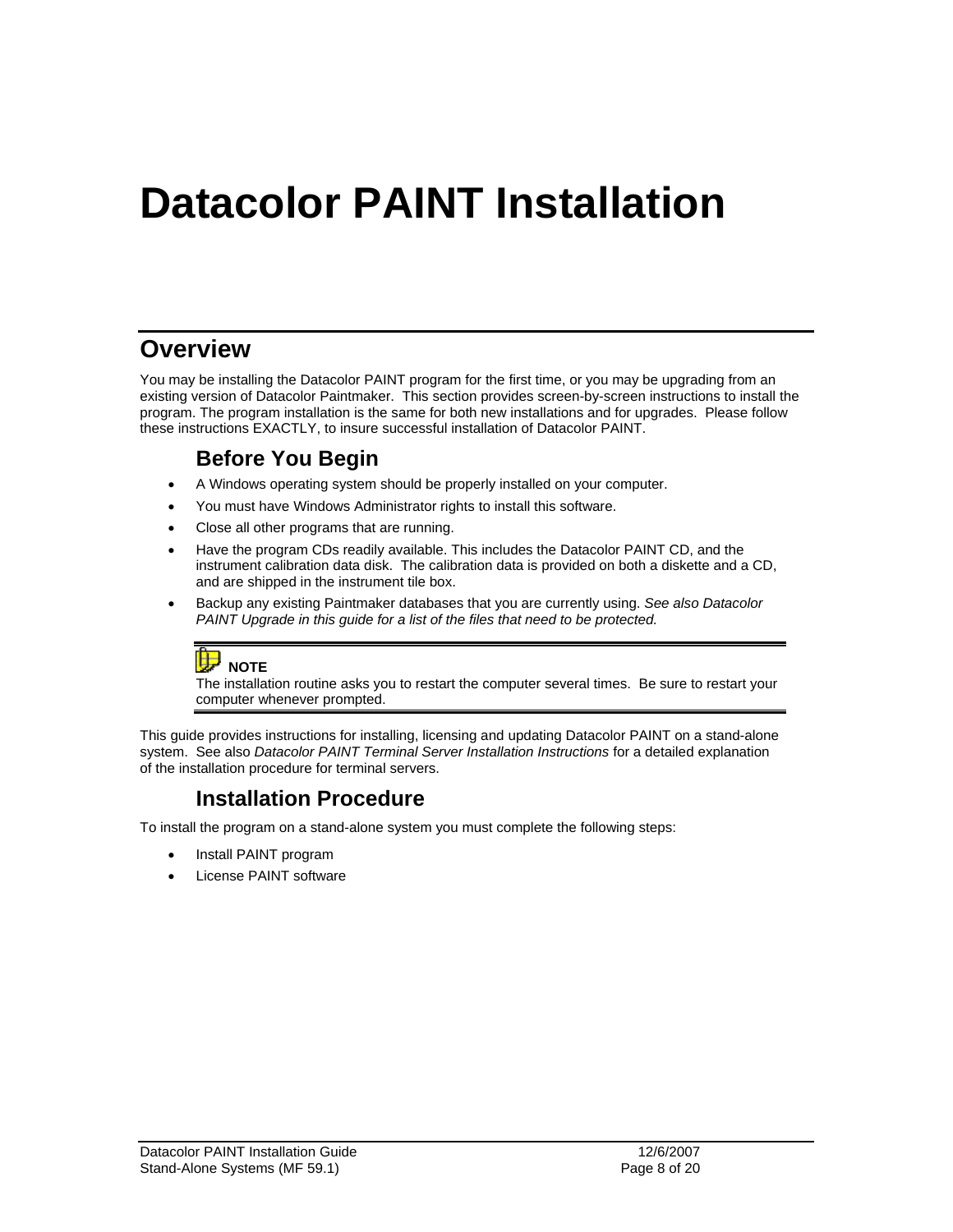## **Datacolor PAINT Program Installation**

Below are the instructions to install Datacolor PAINT:

1. Exit all Windows programs. Insert the Paint CD into the CD-ROM drive. The installation should begin automatically, and the Datacolor PAINT splash screen will be displayed:



If the installation does not start automatically:

- − Go to Windows **Start** menu.
- Select **Run**. The Dialog box below is displayed:

| Run.  |                                                                                                          |
|-------|----------------------------------------------------------------------------------------------------------|
|       | Type the name of a program, folder, document, or<br>Internet resource, and Windows will open it for you. |
| Open: | d:/setup                                                                                                 |
|       | Browse<br>Cancel<br>ΟK                                                                                   |

− In the **Open** field, enter **<drive>:/Setup**. The letter "d" in this example indicates that the CD is drive "d". Your CD-Rom drive may have a different letter designation.

#### − Click **OK.**

The Datacolor PAINT installation menu is displayed:

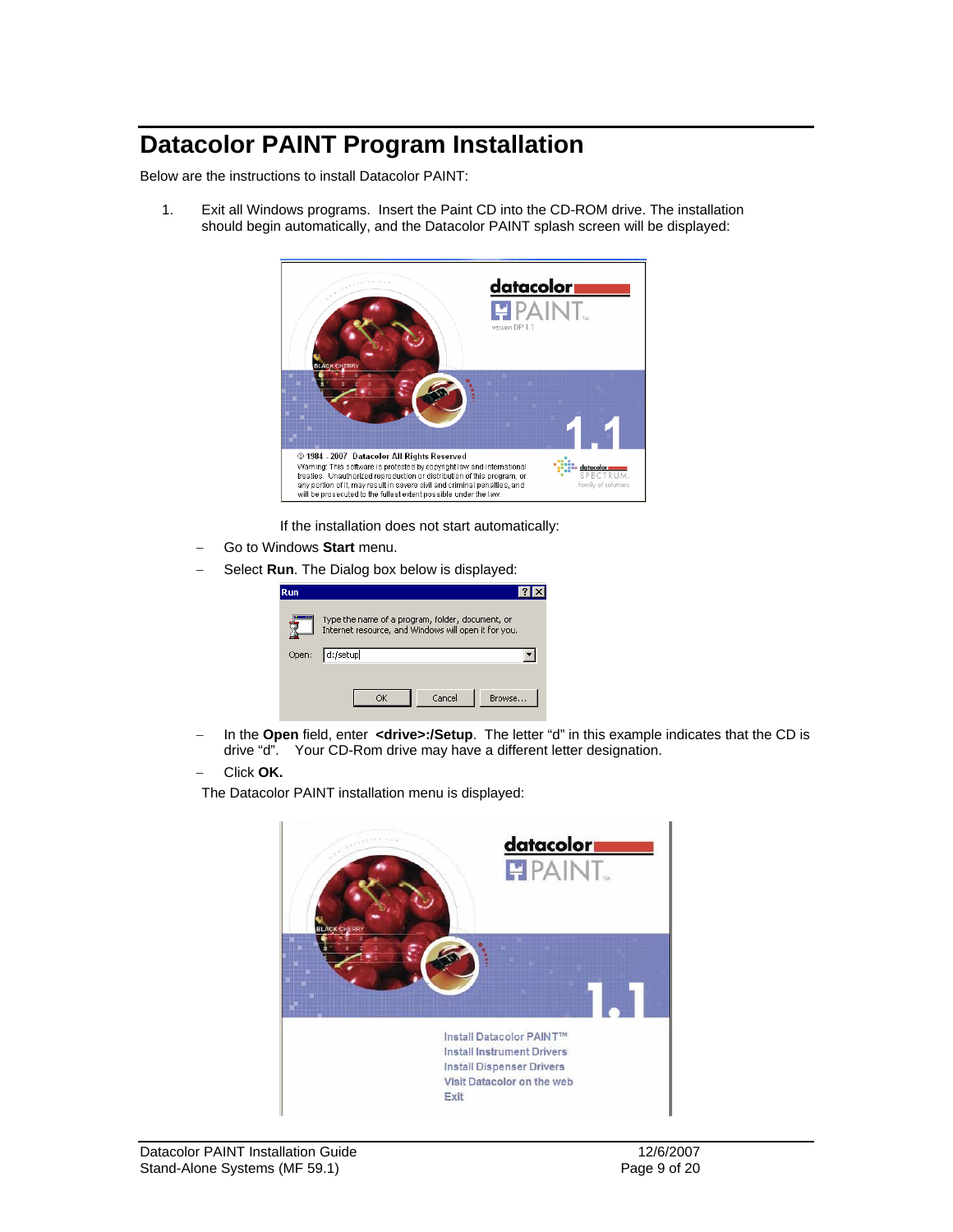2. Click on **Install Datacolor PAINT**. The installation wizard will start and the screen below is displayed:



You must have Windows Administrator Rights to install the programs:



3. Click **OK.**



4. Click **Next.** The program will display a licensing agreement:



5. Click **Yes.** The program will prompt you for a language selection: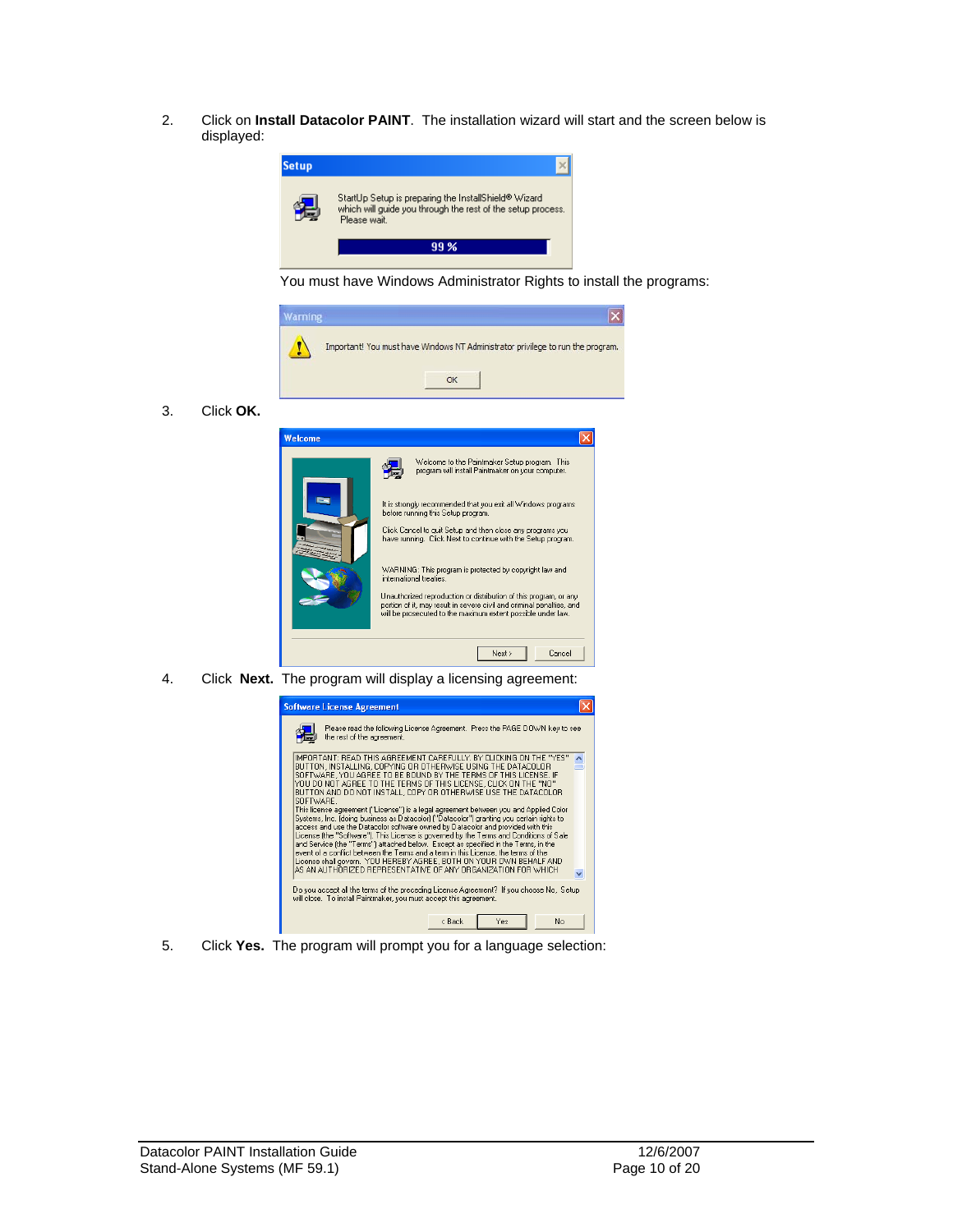

6. Click on the arrow to view the choices, and highlight a selection. Then click **OK.** The window below is displayed:

| <b>Select Installation Type</b> |                                             |
|---------------------------------|---------------------------------------------|
| <br>                            | Typical Installation<br>Custom Installation |
|                                 | Next ><br>Cancel<br>$8$ Back                |

7. Click on **Typical Installation**, and then click **Next**. Follow the on-screen directions. When the installation is complete, the program will prompt you to restart your computer.



8. Click **OK**. When the computer restarts, the program prompts you again regarding your status as a Windows System Administrator.



9. Click **OK.** Messages will display regarding the status of the installation. The program will then prompt you for a dispenser selection: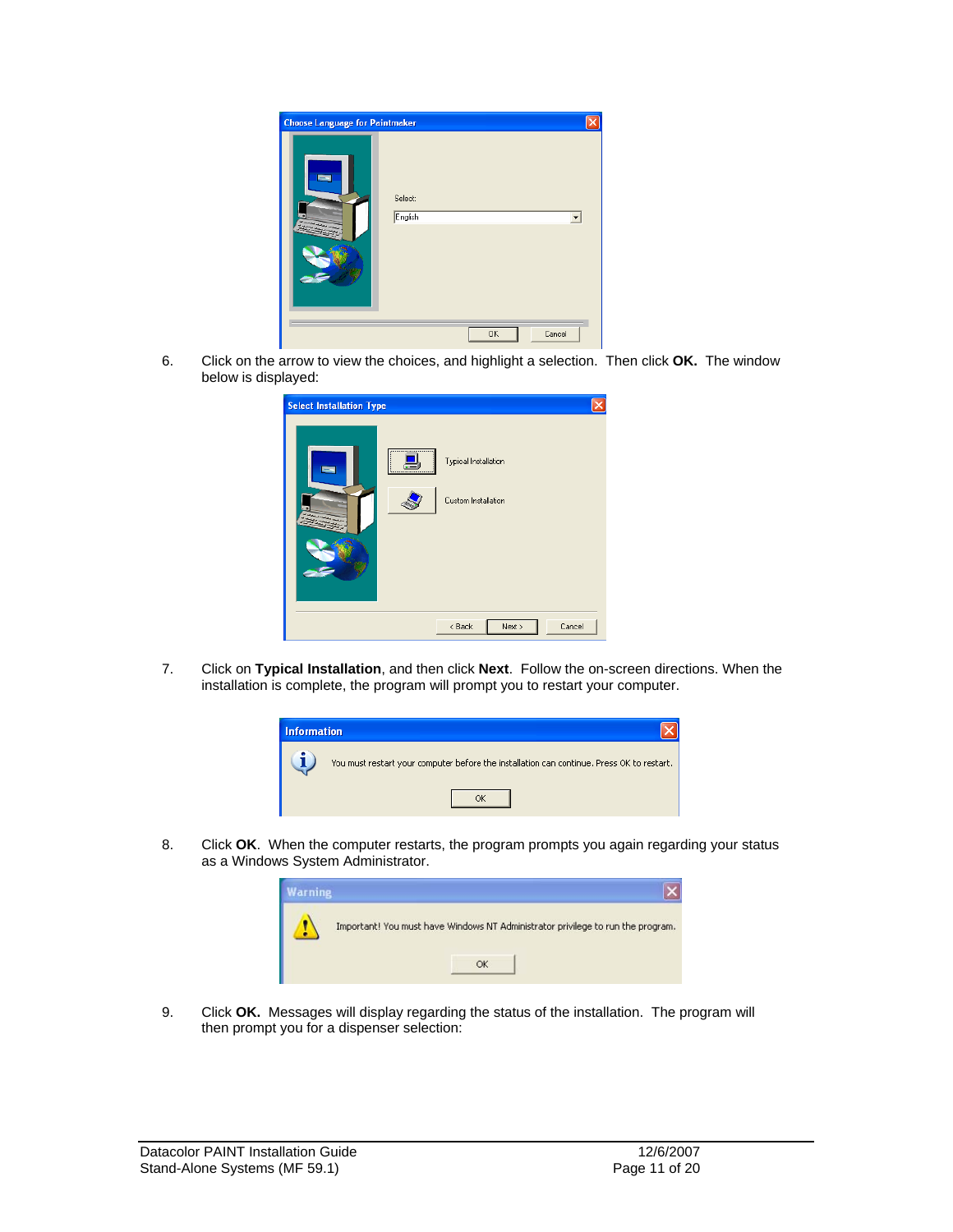| <b>Paintmaker Setup</b>                          |                            |
|--------------------------------------------------|----------------------------|
| Dispenser Type                                   |                            |
| Select Dispenser:                                |                            |
| ø<br>No Dispenser / Manual Dispenser             | C Prisma / PrismaPro       |
| C Tikkurila / CPS                                | $\subset$ Miller           |
| C.<br>Harbil/ColorPro                            | C Fast                     |
| C<br>Corob / Ultrablend                          | Tint-a-Color               |
| C.<br>Dreumont / Ital Tinto / InkMaker / Generic |                            |
|                                                  |                            |
| <b>InstallShield</b>                             |                            |
|                                                  | Cancel<br>< Back<br>Next > |

- 10. Click on the manufacturer of your automatic dispenser. If you do not have an automatic dispenser, click **No Dispenser / Manual Dispenser**.
- 11. Click **Next,** and continue to follow the on screen instructions. The program will continue displaying installation status messages, and notify you when the installation is completed.
- 12. Click **Yes**, to restart the system, and click **OK**.

| <b>Restarting Windows</b>                                                                                                        |
|----------------------------------------------------------------------------------------------------------------------------------|
| Setup has finished copying files to your computer. Before you can<br>use the program, you must restart Windows or your computer. |
| Choose one of the following options and click OK to finish setup.                                                                |
|                                                                                                                                  |
|                                                                                                                                  |
| ● Yes, I want to restart my computer now.                                                                                        |
| C No, I will restart my computer later.                                                                                          |
| ΩK                                                                                                                               |

The system will restart, and the PAINT installation menu will display.

13. Click **Exit** to close the installation menu.

## **Datacolor PAINT Upgrade**

If you are upgrading an existing system from Datacolor Paintmaker to Datacolor PAINT, the installation procedure is the same as the *New System Installation* procedure. *See also New System Installation for detailed instructions to complete the upgrade.* 



 **NOTE**

If you are upgrading, you can continue to use the hardware key. In this situation, the installation is complete. You do not need to validate the software license.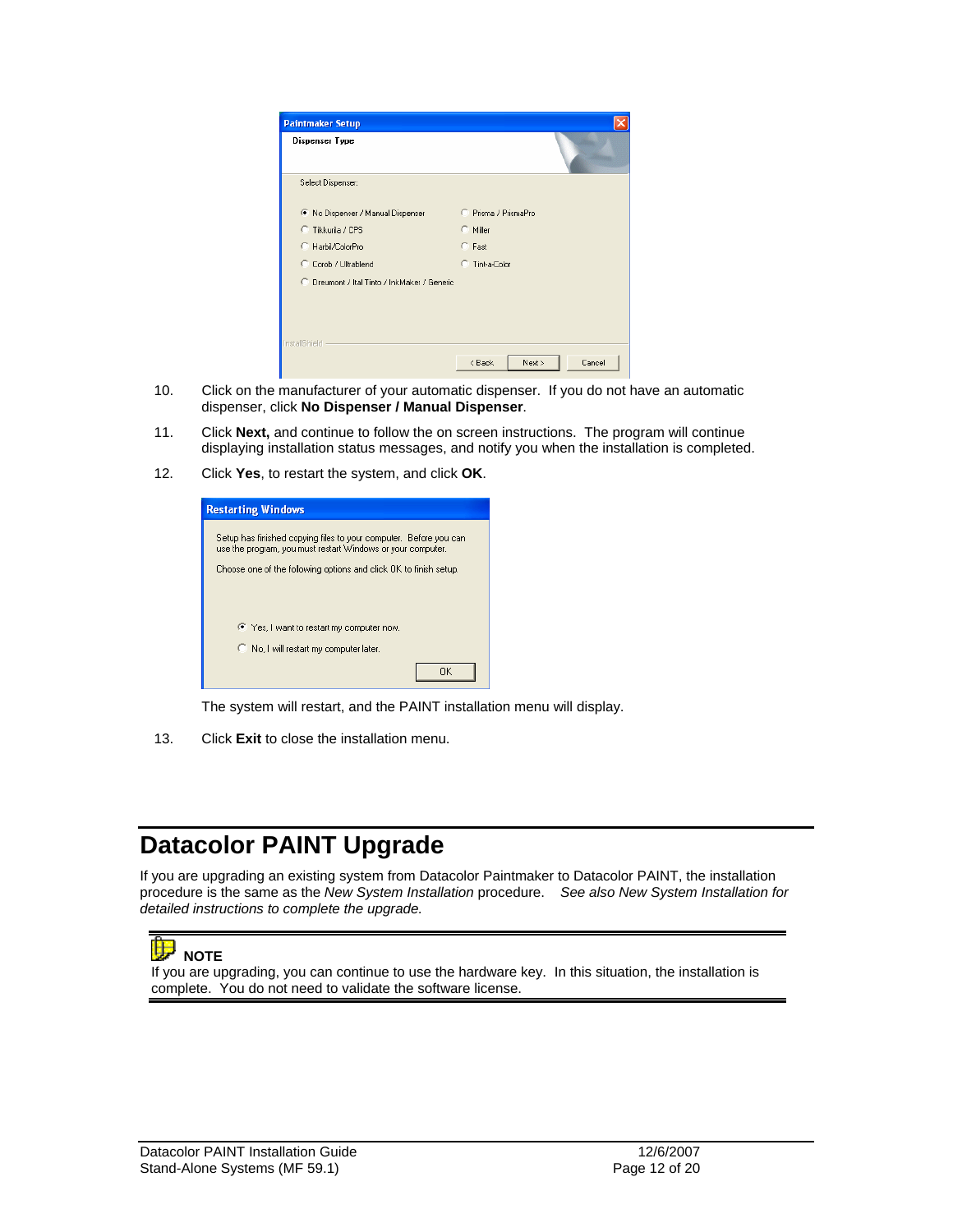## **Other Datacolor PAINT Installation Options**

The Datacolor PAINT Installation Menu includes options that allow you to change the instrument driver you are using, and to add a dispenser to your system:

#### **Install Instrument Drivers**

Two instrument drivers are available for use with Datacolor PAINT. This option provides the ability to change the instrument driver you are currently using. *See also Datacolor PAINT User's Guide for a discussion of the instrument driver selection, and complete instructions to change the instrument driver.* 

#### **Install Dispensers**

This option enables you to connect a dispenser to the Datacolor PAINT matching system at any time. To access this option:

1. Place the Datacolor PAINT in the CD drive. The Datacolor PAINT Installation Menu will be displayed:



2. Click on **Install Dispenser Drivers**. The installation wizard opens:



The program will prompt you for the type of dispenser connected to the system: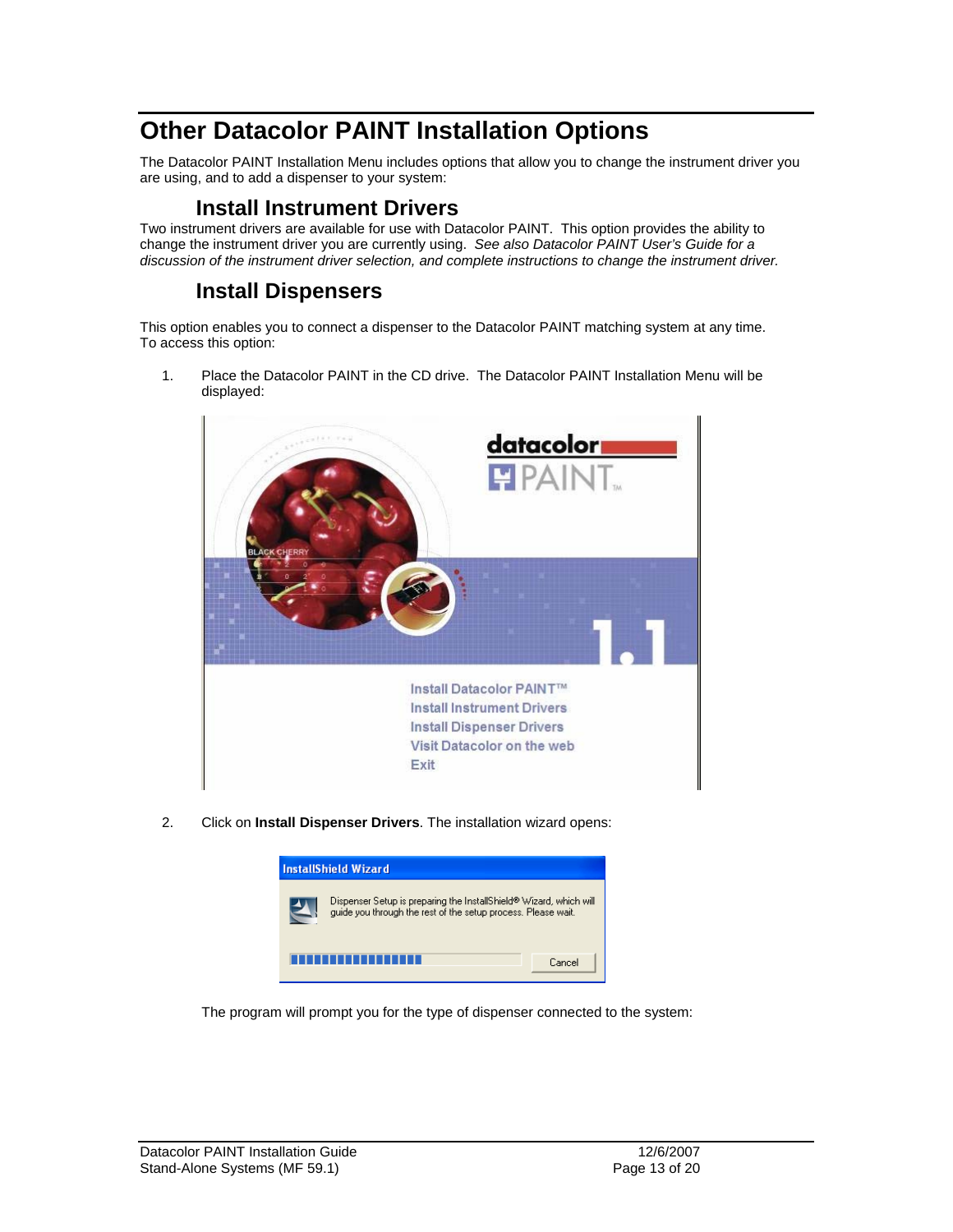| <b>Dispenser Setup</b>                                                       |                            |
|------------------------------------------------------------------------------|----------------------------|
| Dispenser Type                                                               |                            |
| Select Dispenser:                                                            |                            |
| ● No Dispenser / Manual Dispenser                                            | C Dromont                  |
| C CPSColor / Corob / Ultrablend Dispensers C Ital Tinto / InkMaker / Generic |                            |
| C Fluid Management / Harbil / Fast Dispensers                                |                            |
| $\subset$ Miller                                                             |                            |
| Tint-a-Color                                                                 |                            |
| InstallShield                                                                |                            |
|                                                                              | Next ><br>Cancel<br>< Back |

3. Click in the radio button to select the dispenser. When the selection is made, click **Next.** The program will install the correct drivers for the dispenser you have selected.

When the installation is completed, the Datacolor PAINT Installation Menu will be displayed.

4. Click on another i**nstallation option**, or click **Exit** to close the menu.

#### **Visit Datacolor on the Web**

This option connects the user directly to the Datacolor website.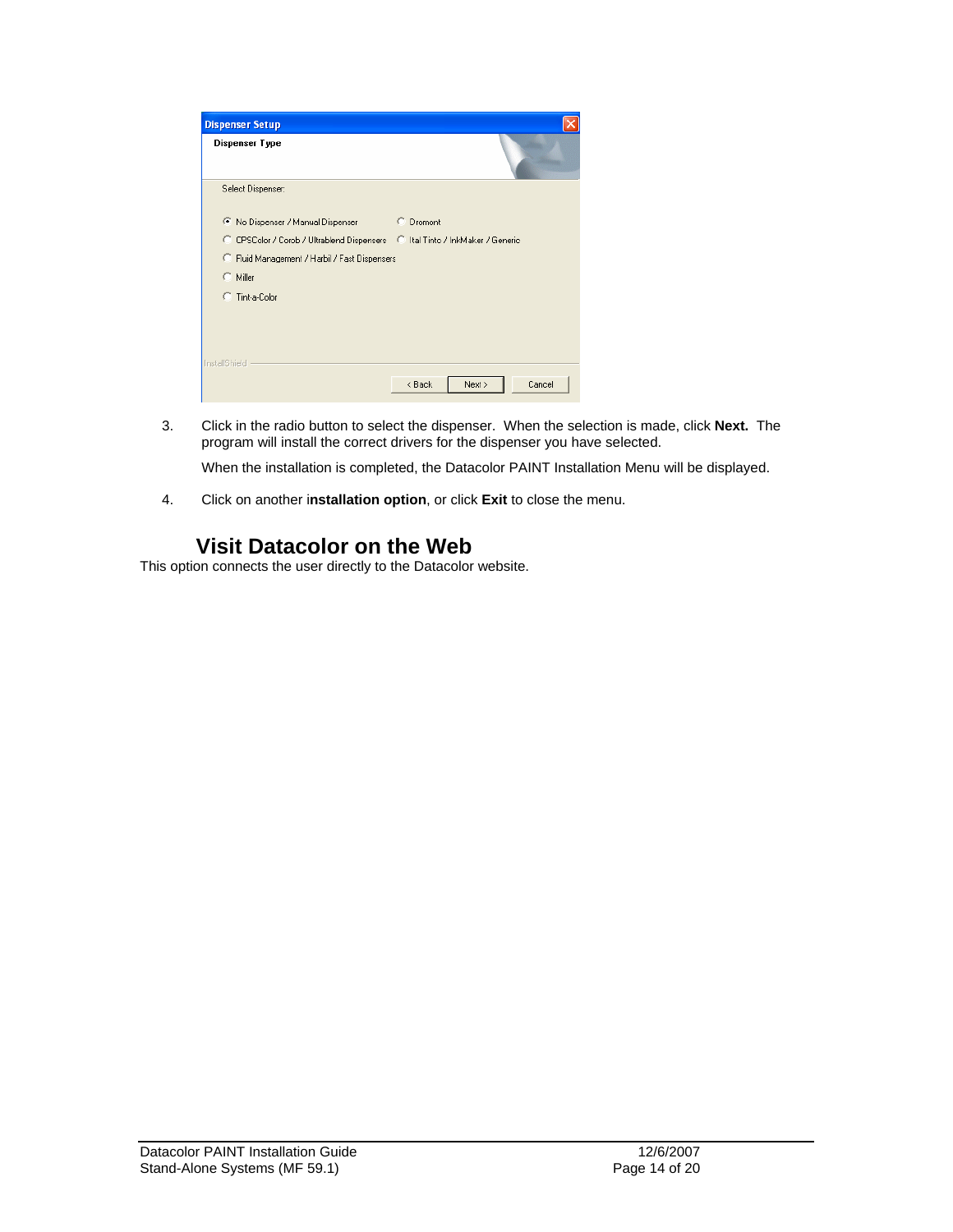# **Licensing Datacolor PAINT**

## **Overview**

Datacolor PAINT v1.1 is protected from unauthorized use by a software license. The license is assigned to the computer, and you must license the software to use it. When the program is installed, you are given a 14-day demonstration period during which you can run the programs without a valid license. We strongly recommend that you validate all software licenses immediately after installing the software.



Licenses cannot be transferred from one computer to another.

If you are using a hardware key, you will not be prompted to license the software. You do not have to complete this validation procedure.

If your hardware key fails, the program will immediately prompt you to validate the software license. *If this happens, read this section carefully, and use the instructions in the section Software Licensing Procedure to validate the software license.* 

### **Demonstration Period**

When the software is installed, the software license defaults to a demo configuration, which allows you program access for 14 days. The software license must be validated within the demonstration period.



The demonstration period starts when the program is launched for the first time. Please license the product immediately to avoid a work stoppage. If you fail to license the product during the demonstration period, you will not be able to run Datacolor PAINT when the demonstration period expires.

During the demonstration period, Datacolor PAINT will display the Datacolor Security Client screen each time it launches.

### **Considerations**

A license is validated when you enter an **Unlock Response Number** into the Datacolor Security Client window.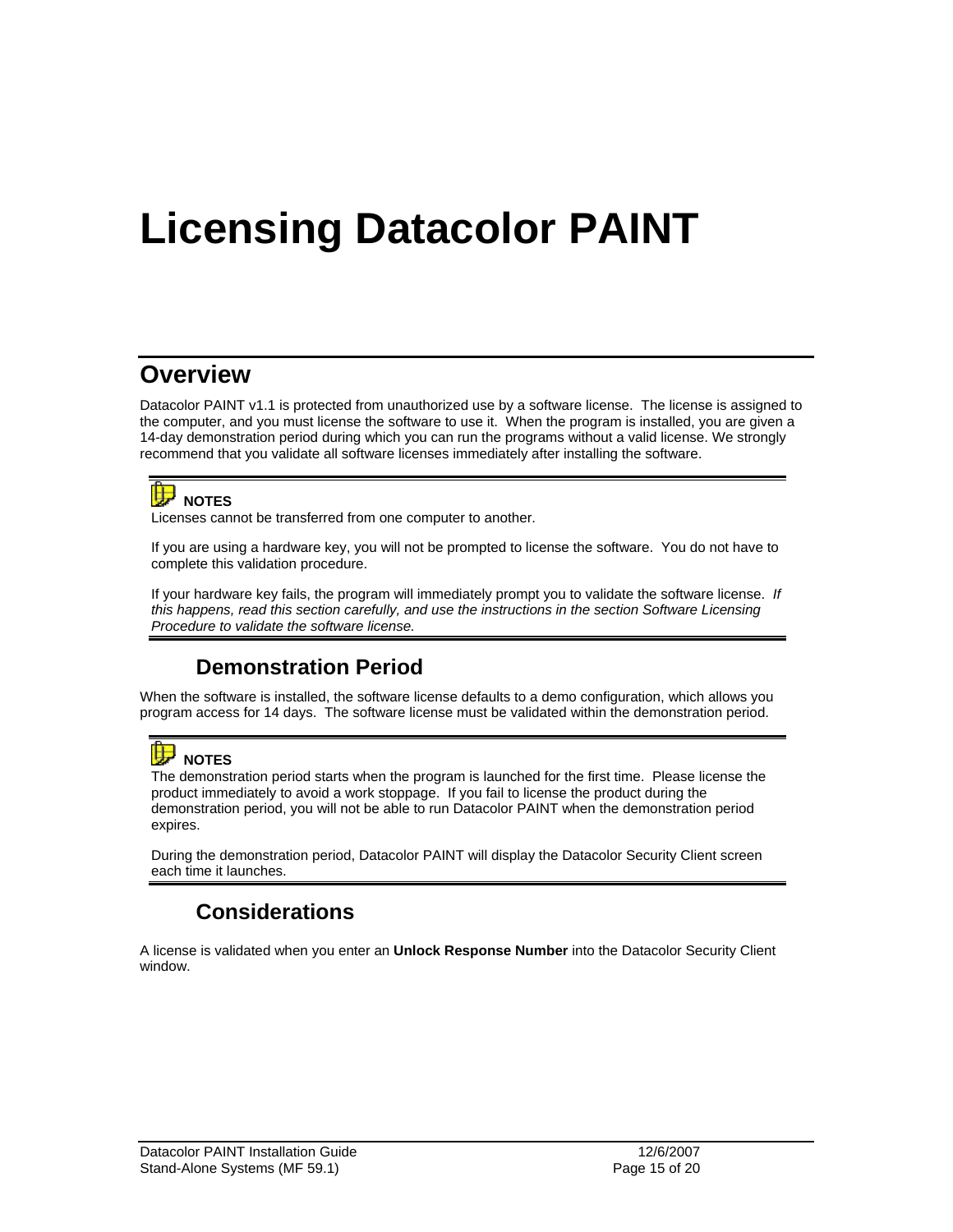| <b>V</b> datacolor Security Client Ver 4<br>You are currently running a demonstration of this<br>product.                                                                                                                                                                                                                                                                                                                                                            | datacolori            |  |  |
|----------------------------------------------------------------------------------------------------------------------------------------------------------------------------------------------------------------------------------------------------------------------------------------------------------------------------------------------------------------------------------------------------------------------------------------------------------------------|-----------------------|--|--|
|                                                                                                                                                                                                                                                                                                                                                                                                                                                                      | ft of 1 Licenses used |  |  |
| You have 14 days left in your demonstration period.<br>Internet enabled users may validate now by clicking on this link.<br>Otherwise, to validate your software, please visit http://pmweb.datacolor.com. If<br>you do not have access to the internet, you can email the requested information<br>from the enclosed form to SoftwareLicense@Datacolor.com or phone your local<br>sales office or dial 1-800-982-6496 for toll free service in the U.S. and Canada. |                       |  |  |
| Serial Number                                                                                                                                                                                                                                                                                                                                                                                                                                                        |                       |  |  |
| <b>Computer Validation Number</b>                                                                                                                                                                                                                                                                                                                                                                                                                                    |                       |  |  |
| 229837115-7167774                                                                                                                                                                                                                                                                                                                                                                                                                                                    |                       |  |  |
| Unlock Response Number                                                                                                                                                                                                                                                                                                                                                                                                                                               |                       |  |  |
| It may take up to seven days to validate your software. Please<br>do so as soon as possible so that you won't be without the<br>use of this software.                                                                                                                                                                                                                                                                                                                |                       |  |  |

This number is provided by Datacolor, and can be obtained one of three ways:

- Direct **web connection.** If you have internet access, you can use the link provided in the Datacolor Security Client window. This procedure is documented in the *Licensing Procedure*  section of these instructions.
- **Email.** For each product, send the **Serial Number** found on the CD label, and **Computer Validation Number** found on the Datacolor Security Client window, to SoftwareLicense@Datacolor.Com. You will receive an **Unlock Response Number** via email. You must enter this into the Datacolor Security Client window.
- **Telephone.** In the US and Canada phone toll free (1-800-982-6496) or call you local sales office. You will need the **Serial Number** and the **Computer Validation Number** for the product. You will be given an **Unlock Response Number** that you will put into the Datacolor Security Client window.

#### **Product Labels and Software Licenses**

The *Serial Number* for Datacolor PAINT is supplied by Datacolor, and is found on the Datacolor PAINT CD.

Shown below is a sample label for the product license Datacolor PAINT:

| atacolor r<br><b>June 1, 2007</b><br>COM: XYZ Corporation |  | <b>Company Name</b>    |
|-----------------------------------------------------------|--|------------------------|
| APP: Datacolor PAINT                                      |  | <b>Product</b>         |
| SN: 1167508447                                            |  | <b>Serial Number</b>   |
| CN: 374105                                                |  | <b>Customer Number</b> |
|                                                           |  |                        |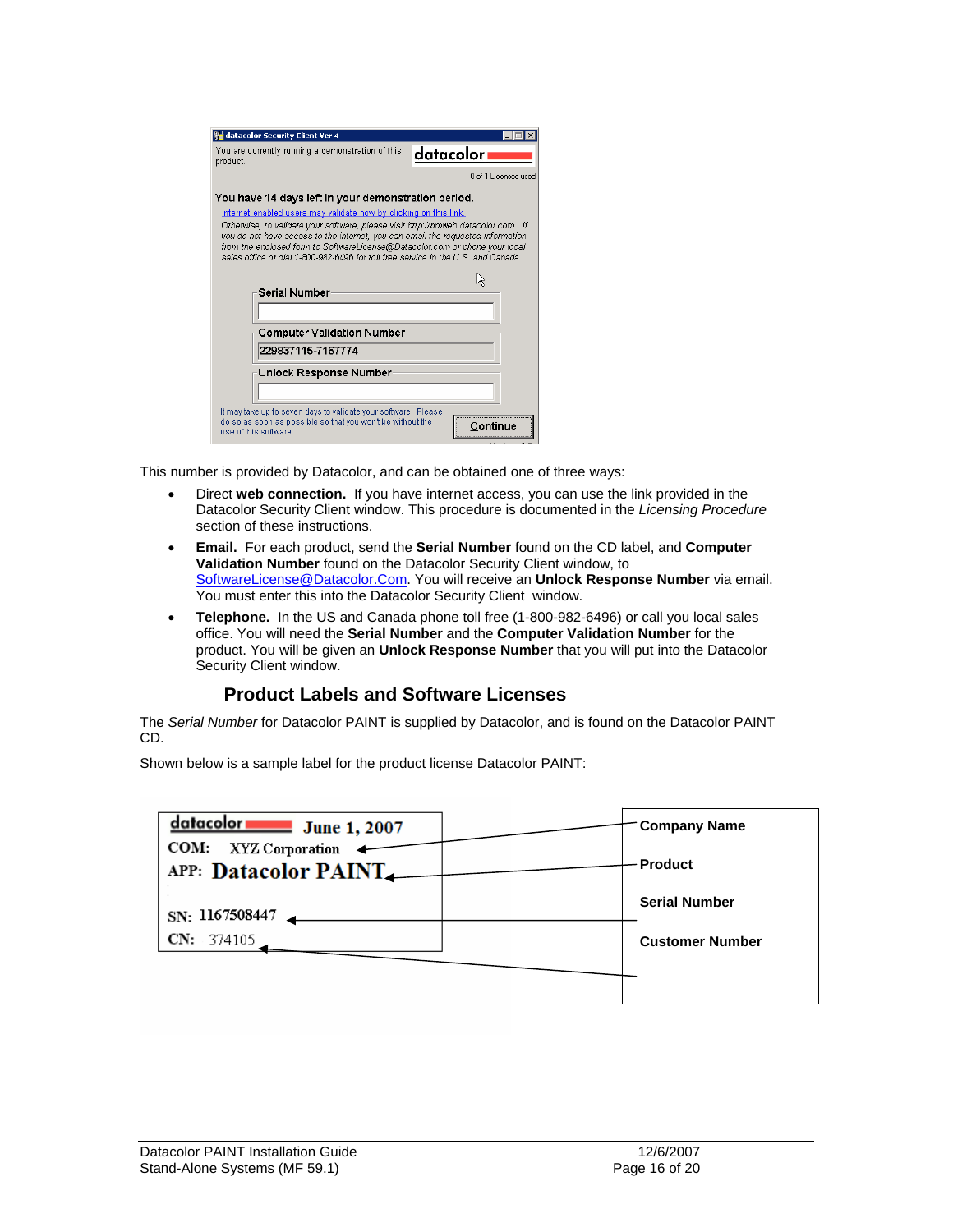#### **Before You Begin**

You will need the Datacolor PAINT CD case with the serial number for the product.

• You will be asked for a *Computer Validation Numbe*r during this procedure. This number is generated by the security software and is unique to your computer. It is displayed on the validation screen, which is open throughout the validation procedure.

| You are currently running a demonstration of this<br>product |                                                                                                                                                                                                                                                                                                                                                                                                                | datacolor            |
|--------------------------------------------------------------|----------------------------------------------------------------------------------------------------------------------------------------------------------------------------------------------------------------------------------------------------------------------------------------------------------------------------------------------------------------------------------------------------------------|----------------------|
|                                                              |                                                                                                                                                                                                                                                                                                                                                                                                                | 0 of 1 Licensee used |
|                                                              | You have 14 days left in your demonstration period.                                                                                                                                                                                                                                                                                                                                                            |                      |
|                                                              | Internet enabled users may validate now by clicking on this link,<br>Otherwise, to validate your software, please visit http://prnweb.datacolor.com. If<br>you do not have access to the internet, you can email the requested information<br>from the enclosed form to SoftwareLicense@Datacolor.com or phone your local<br>sales office or dial 1-800-982-6496 for toll free service in the U.S. and Canada. |                      |
|                                                              | Serial Number                                                                                                                                                                                                                                                                                                                                                                                                  | IJ                   |
|                                                              | <b>Computer Validation Number</b>                                                                                                                                                                                                                                                                                                                                                                              |                      |
|                                                              | 229837115-7167774                                                                                                                                                                                                                                                                                                                                                                                              |                      |
|                                                              | <b>Unlock Response Number</b>                                                                                                                                                                                                                                                                                                                                                                                  |                      |
| use of this software.                                        | It may take up to seven days to validate your software. Please<br>do so as soon as possible so that you won't be without the                                                                                                                                                                                                                                                                                   | Continue             |

• During the licensing process you will be provided with an *Unlock Response Number*. You will be required to input that number into this screen to complete the licensing process.

#### Œ  **NOTE**

We recommend that you use the Windows *Copy* and *Paste* features to transfer the numbers from this validation screen to other input fields as required. This will eliminate licensing errors due to input errors.

#### **Upgrade Notes**

- If you are upgrading Datacolor PAINT, you can continue using the hardware security key. Datacolor PAINT recognizes either key. You will not be prompted to validate the software license when a hardware key is installed.
- If your hardware key fails, you will immediately need to validate the software license. Contact Datacolor Support for assistance in performing this validation.

## **Software Licensing Procedure**

The procedure detailed below is used to license the software via a direct web connection.

#### t۶  **NOTE**

If you do not have an internet connection, call your Datacolor regional support office listed in the front of this guide to obtain the *Unlock Response Number* for your system. You must provide the serial number on the Datacolor PAINT CD case to the Datacolor personnel.

1. Click on the Datacolor PAINT icon to launch the program.



The Datacolor Security Client window will open: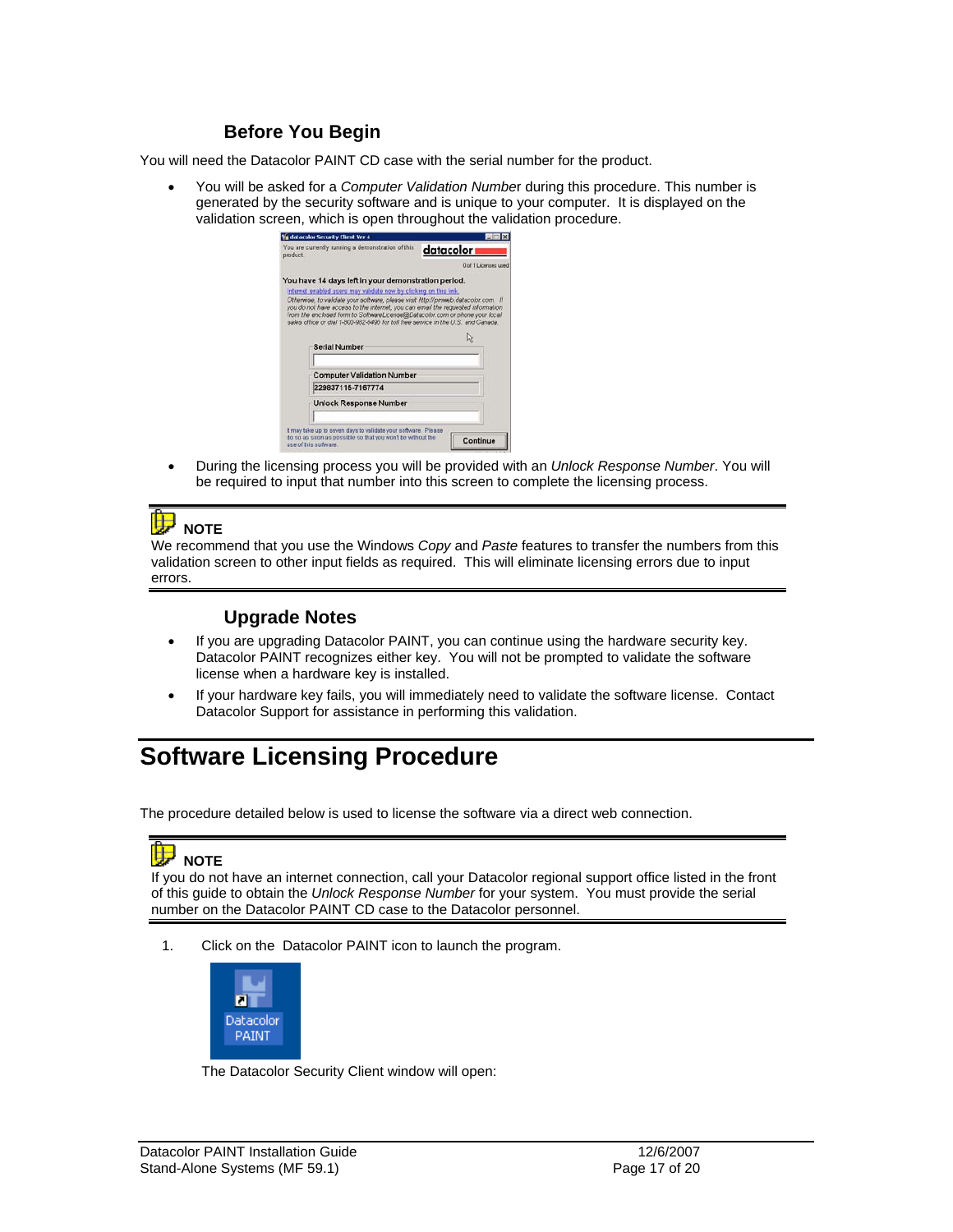| datacolor Security Client Ver 4                                                                                                                                                                                                                                                                                                          |                      |  |
|------------------------------------------------------------------------------------------------------------------------------------------------------------------------------------------------------------------------------------------------------------------------------------------------------------------------------------------|----------------------|--|
| You are currently running a demonstration of this<br>product.                                                                                                                                                                                                                                                                            | datacolor i          |  |
|                                                                                                                                                                                                                                                                                                                                          | 0 of 1 Licenses used |  |
| You have 14 days left in your demonstration period.                                                                                                                                                                                                                                                                                      |                      |  |
| Internet enabled users may validate now by clicking on this link.                                                                                                                                                                                                                                                                        |                      |  |
| Otherwise, to validate your software, please visit http://pmweb.datacolor.com. If<br>you do not have access to the internet, you can email the requested information<br>from the enclosed form to SoftwareLicense@Datacolor.com or phone your local<br>sales office or dial 1-800-982-6496 for toll free service in the U.S. and Canada. |                      |  |
|                                                                                                                                                                                                                                                                                                                                          |                      |  |
| Serial Number                                                                                                                                                                                                                                                                                                                            |                      |  |
|                                                                                                                                                                                                                                                                                                                                          |                      |  |
| <b>Computer Validation Number</b>                                                                                                                                                                                                                                                                                                        |                      |  |
| 229837115-7167774                                                                                                                                                                                                                                                                                                                        |                      |  |
| Unlock Response Number                                                                                                                                                                                                                                                                                                                   |                      |  |
|                                                                                                                                                                                                                                                                                                                                          |                      |  |
| It may take up to seven days to validate your software. Please                                                                                                                                                                                                                                                                           |                      |  |
| do so as soon as possible so that you won't be without the<br>use of this software.                                                                                                                                                                                                                                                      |                      |  |

3. Click on the link to the web connection:

| datacolor Security Client Ver 4                                   |                      |  |
|-------------------------------------------------------------------|----------------------|--|
| You are currently running a demonstration of this<br>product.     | datacolori           |  |
|                                                                   | 0 of 1 Licenses used |  |
| You have 14 days left in your demonstration period.               |                      |  |
| Internet enabled users may validate now by clicking on this link. |                      |  |

The window below is displayed:

| then press continue. | Welcome to Datacolor's software validation web service. To<br>validate your software, please enter the following information, |
|----------------------|-------------------------------------------------------------------------------------------------------------------------------|
| First Name:          | John                                                                                                                          |
| Last Name:           | Doe                                                                                                                           |
| EMail:               | xγz@company.com                                                                                                               |
| Serial Number:       | 1217185437                                                                                                                    |
| Continue             | Contact Webmaster                                                                                                             |

This window provides an Internet connection to the Datacolor web validation service, and remains open during the validation procedure.

- − In the *First Name*, *Last Name* and *Email* fields, provide your contact information. In the *Serial Number* field, enter the product serial number again. It must match the number you entered in the previous screen.
- 4. Click the **Continue** button. The window below is displayed:

2. In the *Serial Number* field, enter the serial number for Datacolor PAINT. This is found on the CD label.



This screen remains open during the validation process. You will later be asked for the *Computer Validation Number.* We suggest that you return to this window, to copy and paste the *Computer Validation Number*. This will eliminate keyboarding errors.

Selecting **Continue**, while in the demonstration period, will bypass the validation procedure and open the program.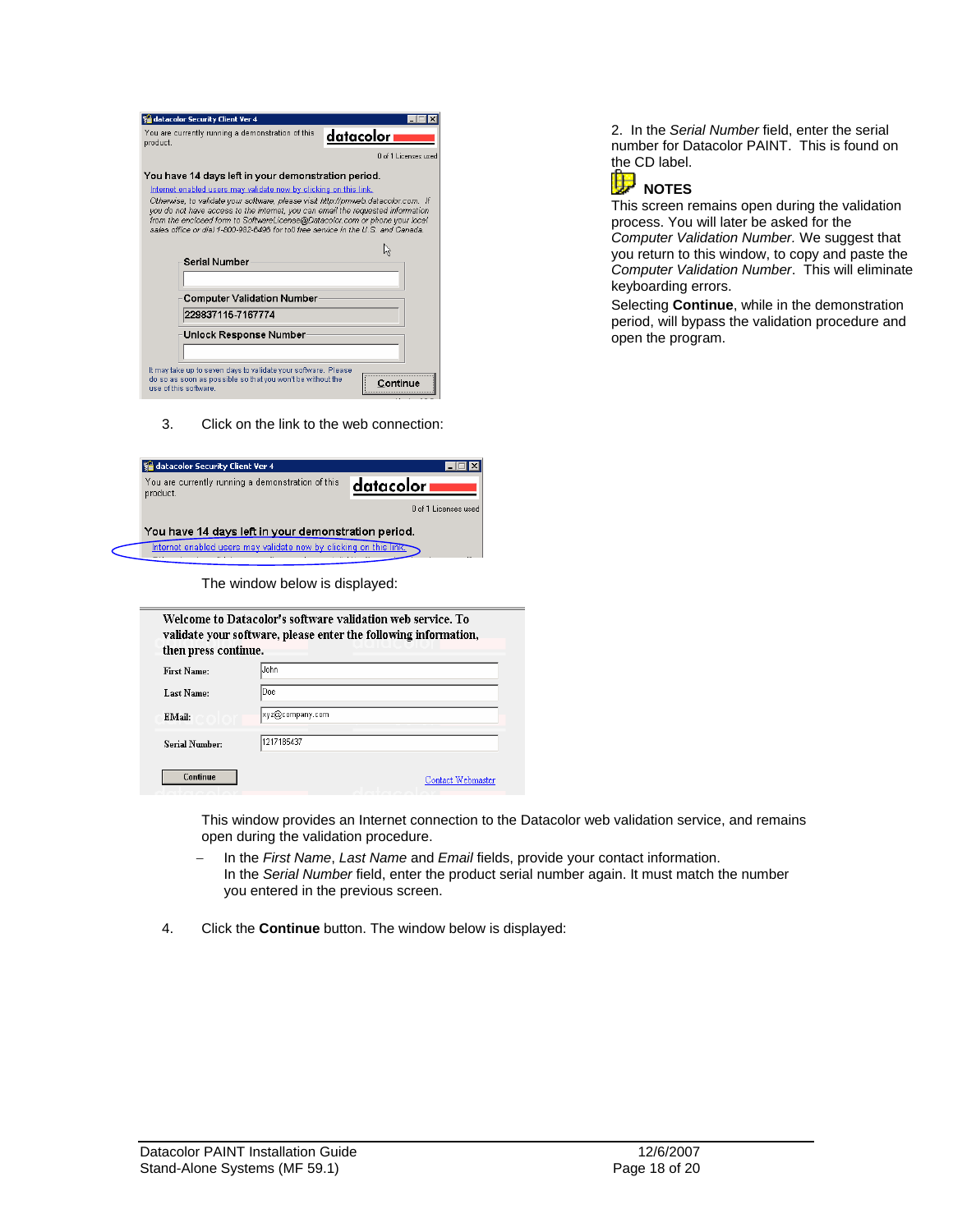| The serial number you entered is for Datacolor Paintmaker Lab Paintmaker                                      |                      |
|---------------------------------------------------------------------------------------------------------------|----------------------|
| Your Order Number is 123456.                                                                                  |                      |
| Please verify that this purchase information is correct. If you have questions, click<br>"Contact Webmaster". |                      |
| Press Continue to validate your software.                                                                     | a la tía local a tra |
| Continue                                                                                                      |                      |
| Back                                                                                                          | Contact Webmaster    |
|                                                                                                               |                      |

This window verifies that the serial number is valid, and displays information about the product.

5. Click **Continue** to proceed. The program will prompt you for the computer validation number:

| Please enter your Computer Validation.<br>Number as displayed in your Datacolor<br>Software: | <b>CARL TELEVISION</b> |                          |
|----------------------------------------------------------------------------------------------|------------------------|--------------------------|
| Validate                                                                                     |                        |                          |
| <b>RELEASING</b>                                                                             |                        |                          |
| Validate Another                                                                             | Close The Wadow        | <b>Contact Webmaster</b> |

6. Enter the computer validation number from the Datacolor Security Client window, and click **Validate** to continue. A number will be displayed in the *Unlock Response Number* field.

| Please enter your Computer Validation<br>Number as displayed in your Datacolor<br>Software:                                            | 229837115-7167774   |                   |
|----------------------------------------------------------------------------------------------------------------------------------------|---------------------|-------------------|
| Validate                                                                                                                               |                     |                   |
| <b>Unlock Response Number:</b>                                                                                                         | 19539235-1110717089 |                   |
| Please enter the above Unlock Response Number into the Unlock Response Number<br>section of your Datacolor Software validation screen. |                     |                   |
| An email has been sent to bhinder@datacolor.com with confirmation of this                                                              |                     |                   |
| transaction. Please keep this for your records.                                                                                        |                     |                   |
| Validate Another                                                                                                                       | Close This Window   | Contact Webmarter |



7. Return to the Datacolor Security Client screen, and enter the **Unlock Response** number: